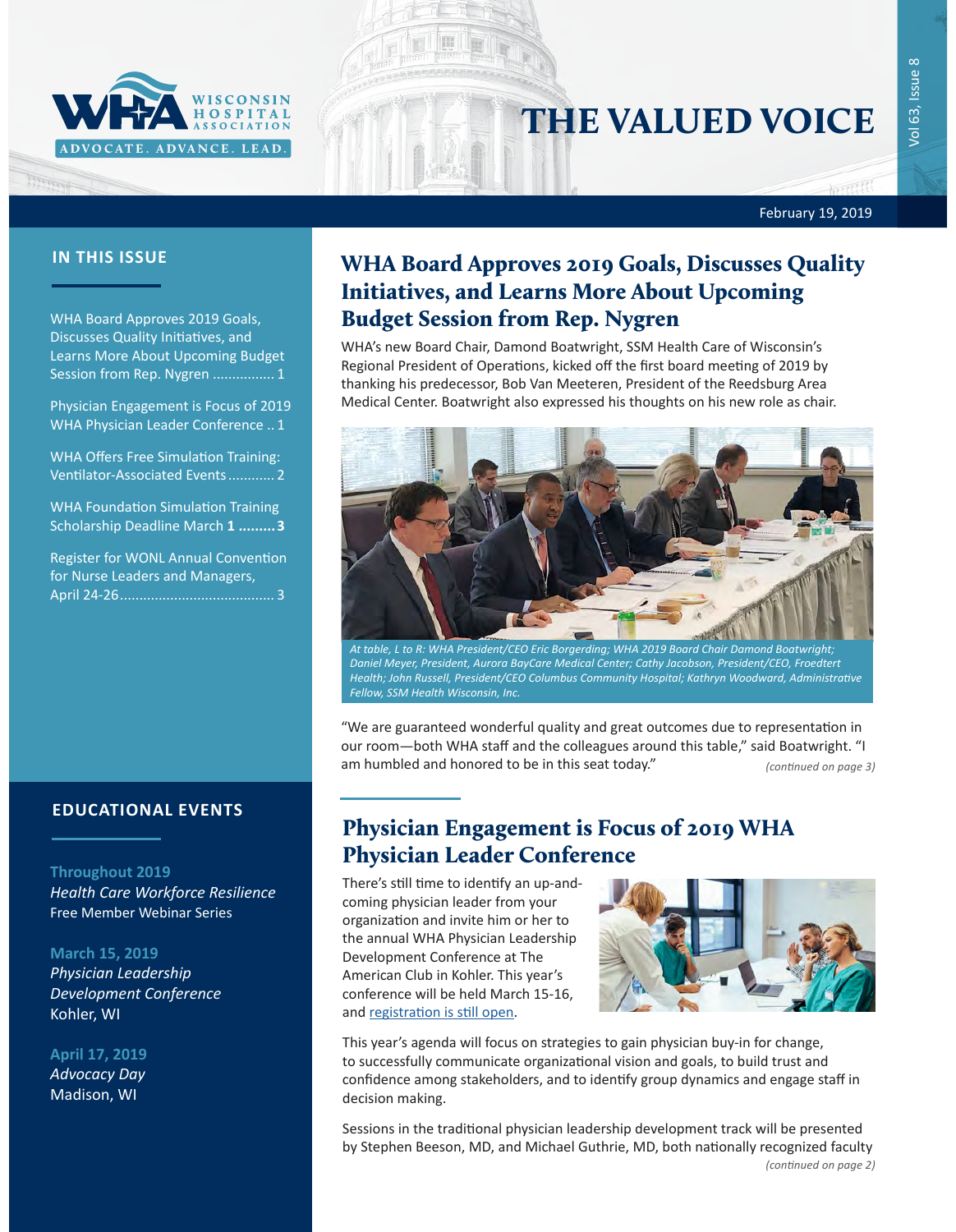<span id="page-1-0"></span>from the American Association for Physician Leadership (AAPL). Both will discuss important and practical leadership skills that help physician leaders move beyond their clinical training and take a new approach to managerial decision making and problem solving.

Over the past 13 years, WHA has hosted nearly 2,000 physician leaders at the annual WHA Physician Leadership Development Conference, to assist members in providing the necessary education to new physician leaders and those identified as having leadership potential. Make sure your new physician leaders have the opportunity to attend by [registering them today](http://www.cvent.com/events/19l-pldc-03-15-16/event-summary-cce6c95196974bcc87660b15b6e87c43.aspx).

### WHA Offers Free Simulation Training: Ventilator-Associated Events

WHA is currently a partner in the Great Lakes Partners for Patients, an important collaboration that involves the Michigan Hospital & Health Association and the Illinois Hospital Association. Together, we continue efforts to improve patient safety and quality as part of a Hospital Improvement Innovation Network (HIIN). The Centers for Medicare & Medicaid Services (CMS) awards funding to HIINs for quality improvement efforts.

Over the past two years, the Great Lakes Partners for Patients HIIN has focused on reducing preventable readmissions by 12% and hospital-acquired harm by 20%. However, ventilator-associated events (VAEs) have not declined during that time, which has prompted CMS to include them as an area of focus for hospitals.

**To help support organizations improve patient outcomes, WHA is offering free simulation lab event training for ICU teams to review and practice strategies to prevent VAEs.** 

• Participants will review best practices and tools that can be incorporated into patient care with minimal disruption, and the lab portion allows attendees to practice new strategies.



- A hands-on, true to life experience with an extensive collection of progressive medical equipment, simulator manikins, and trainers will be used. Equipment is carefully selected to closely replicate treating an actual procedure, injury or condition.
- Front line and management staff better understand and incorporate new skills into practice.
- Respiratory therapists, education coordinators, infection preventionists, nurses and other clinical leaders will learn how to improve their current processes and focus on reducing patient harm across all settings.

WHA is partnering with subject matter expert Pat Posa and two Wisconsin simulation centers to immerse participants in highdefinition clinical scenarios. The Gundersen Health Center Integrated Center for Education (ICE House) and the Center for Healthcare Education and Simulation (CHES) venues provide multi-modal education focused on VAE and Critical Care.

Pat Posa, RN, MSA, CCRN-K, FAAN, is a recognized subject matter expert in improving care for ventilator-dependent patients, and leads simulation events for the Great Lakes Partners for Patients participant hospitals

The first session was provided at CHES last week, and feedback from the 13 organizations represented included, "I am so glad I came today!" and "I am going to take this back not just to our ICU, but across the organization, as we should be doing these assessments on all units."

**Join us for the next training March 4 in La Crosse. [Register now](http://www.whareg4.org/VAESimLAX/).** 

### WHA Foundation Simulation Training Scholarship Deadline March **1**



The WHA Foundation scholarship application process is currently open for hospital teams that want to participate in high fidelity clinical simulation training as a way to experience infrequently encountered clinical scenarios, as well as practice and improve team communication.

Up to 20 teams will be selected to participate in clinical simulation training, choosing from stroke, OB or severe sepsis/septic shock scenarios. The application deadline is 5:00 pm on March 1, 2019.

- Visit the [WHA Foundation webpage](https://www.wha.org/AboutWHA/WHA-Foundation) for complete information on scholarship eligibility and criteria.
- To apply for a scholarship, visit:<https://www.surveymonkey.com/r/19SimScholarship>.
- Contact [Jennifer Frank](mailto:jfrank@wha.org) with any questions.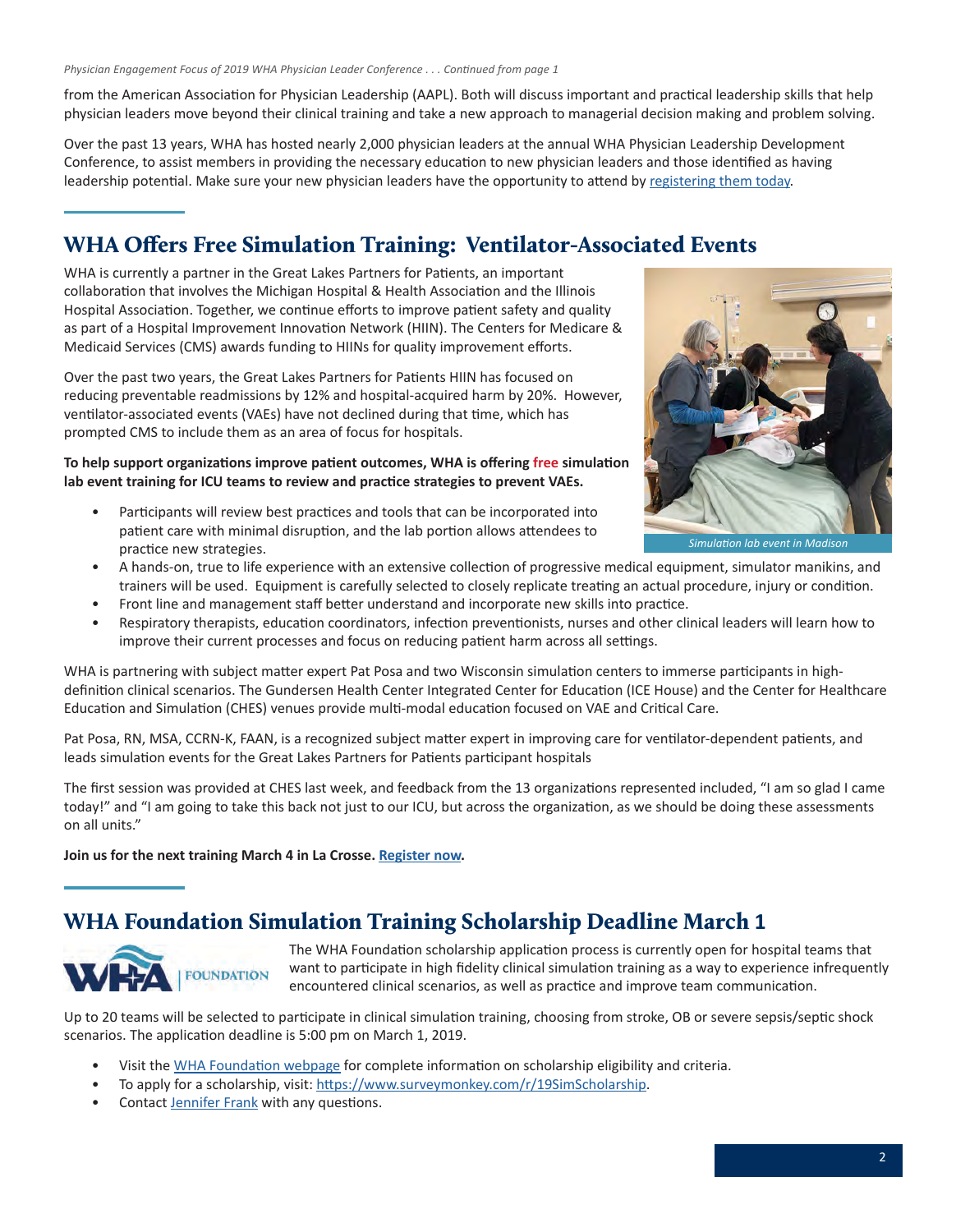# <span id="page-2-0"></span>Register for WONL Annual Convention for Nurse Leaders and Managers, April 24-26

The Wisconsin Organization of Nurse Leaders (WONL) will host their annual convention for current and aspiring nurse leaders and managers April 24-26 at The Glacier Canyon Lodge at the Wilderness Resort in Wisconsin Dells.

The convention will open with a focus on the role of nursing leadership in the current and future health care environment. Hear about the American Organization of Nurse Executives (AONE) strategic plan and regional nursing leadership, as well as workforce trends and policies facing Wisconsin hospitals, health systems and health care organizations.



Throughout the conference, you will learn how leadership is changing, ways to affect that change, and principles that leaders can use to empower, energize and inspire yourself and those you lead. The convention includes opportunities to network and share with other nurse leaders and managers. Anyone who has responsibilities for leading and managing nurses will benefit from the educational agenda and is welcome; you do not need to be a nurse or a member of WONL to attend.

More information about the program is available [online](https://s3.amazonaws.com/nursing-network/production/attachments/202861/original/WONL_Convention_2019.pdf?2019). For registration questions, contact [Sherry Collins](mailto:scollins@wha.org) at 608-274-1820.

*WHA Board Approves 2019 Goals, Discusses Quality Initiatives, and Learns More About Upcoming Budget Session from Rep. Nygren . . . Continued from page 1*

### **Stephen F. Brenton Health Policy Scholar Award**



The Board then welcomed guest Emily Hoffmann Capodarco, who is the 2018 Stephen F. Brenton Health Policy Scholar Award recipient. The endowed \$8,000/year scholarship was created by WHA, in conjunction with the UW Foundation, to honor former WHA President and CEO Steve Brenton by helping prepare the next generation of Wisconsin health care leaders. Hoffmann Capodarco is double majoring in law and public affairs at UW-Madison. She said she is drawn to the dual track of policy and law because it is fascinating to look at the health care industry from both sides.

Hoffmann Capodarco thanked WHA and the Board for its support, noting that both her parents were physicians, so she appreciates how health care plays a crucial role in the community.

"We respect and care for our communities. Health is interrelated to all other aspects of life—it's a crucial foundation and springboard for everything else in our lives," said Hoffmann Capodarco.

### **WHA Identifies 2019 Goals and Priorities**

As part of the President's Report, Borgerding shared a comprehensive list of strategic goals for WHA and the WHA Information Center in 2019, which build upon the success and progress WHA achieved in 2018.

"Our 2019 agenda is typically robust, informed by the board and our members and capitalizes on the talent and knowledge our excellent team brings to the table," Borgerding said. "Our annual goals focus on perennial priorities while also evolving with the dynamic health care environment. We are guided by member needs and priorities, and in doing so, WHA continues to expand its scope, relevance and impact. Developing, and then achieving, our agenda is what makes WHA one of Wisconsin's most impactful advocacy organizations while consistently delivering value to our members."

Key areas covered in WHA's 2019 goals include:

- Medicaid funding, reimbursement and access to services;
- Coverage expansion and insurance market stability;
- Reforming and improving behavioral health;
- Expanding engagement with WHA member physician leaders;
- Health care workforce growth and regulatory reform;
- Clinical performance improvement;
- Telemedicine services;
- Post-Acute Care ;
- Dental Access;
- Health IT and Emerging Technologies; and,
- Information, Analytics and Transparency.

*(continued on page 4)*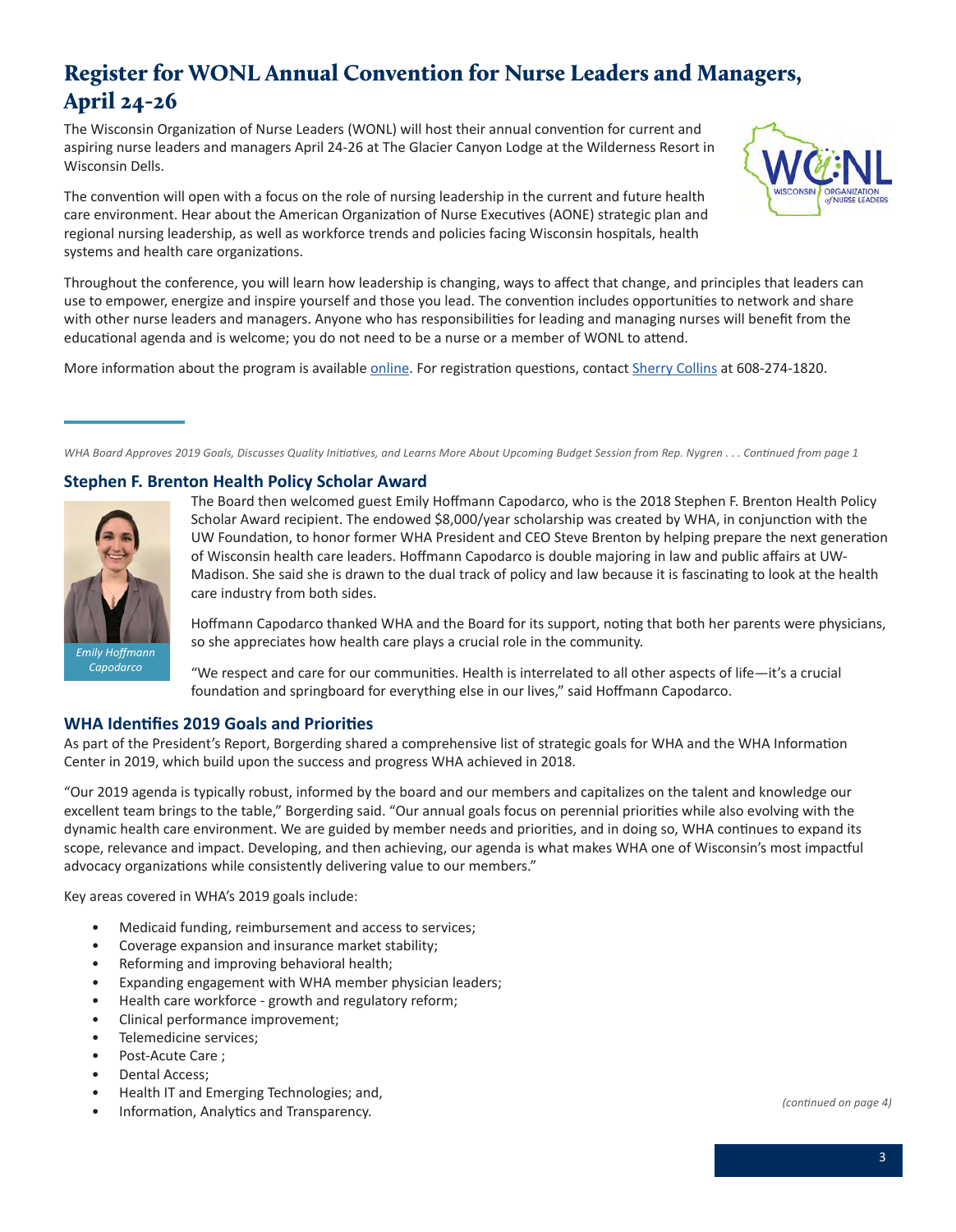*WHA Board Approves 2019 Goals, Discusses Quality Initiatives, and Learns More About Upcoming Budget Session from Rep. Nygren . . . Continued from page 3*

Boatwright observed, "WHA's consistent framework is tried and true. It is enhanced with more physician engagement, is more comprehensive and robust, and is updated to reflect key issues."

Senior Vice President of Finance and COO Brian Potter wrapped up the President's Report by presenting 2018's year-end financials. WHA has strong, stable finances and diversified revenue streams, which keep member dues low.

### **State Advocacy Report**

Borgerding then led an engaged discussion about the upcoming state legislative session, including Medicaid expansion and the state budget. Board members were briefed on the status of Medicaid today in Wisconsin, including current coverage, the projected \$300 million funding surplus in the Medicaid program and the nearly \$1.2 billion in unreimbursed hospital care that must be shifted to families and businesses. Borgerding said the debate over Medicaid expansion will revolve around money, including interest from those that want to spend hundreds of millions in Medicaid dollars on things that have nothing to do with health care, even as the program continues shifting costs to those with private insurance. Expanding and changing coverage for thousands of people who would become newly eligible for Medicaid will also be a focal point of the debate. Of the 76,000 people who would go onto Medicaid under expansion, it is estimated that 30,000 are uninsured. Another 38,000 who currently have subsidized private insurance through the ACA marketplace and 8,000 who have insurance through their employer would be moved onto Medicaid.



"Because of historically poor Medicaid reimbursement, cost-shifting and our already low uninsured rate and the fact that we have so many people in the expansion population already covered by private insurance, the discussion about Medicaid expansion in Wisconsin will be much different, more complicated, than it's probably been in any other state," Borgerding said. "Preserving Wisconsin's coverage gains and finding ways to connect coverage to the roughly five percent of Wisconsinites that remain uninsured is a priority for WHA, and we look forward to working with policymakers to get there in a way that does not shift more costs to or increase insurance premiums for employers and families."

### **WHA Quality Improvement Initiatives**

During the WHA Board Meeting, WHA Chief Quality Officer Beth Dibbert provided results from the past 26 months of quality improvement work with the Great Lakes Partners for Patients Hospital Improvement Innovation Network (HIIN). Since the beginning of the HIIN collaboration, hospitals have:

- Reduced knee surgery site infections by 34%;
- Reduced opioid-related adverse drug events by 31%; and,
- Reduced ventilator-associated complications by 29%.

Dibbert also reported that more than 97% of HIIN hospitals are now including patients when staff have change-of-shift bedside reporting.

"Engaging patients and families as an active part of the care team will be a focus of continued work for hospitals," Dibbert said. "Effective communication is critical to healing, preventing unplanning readmissions, and overall patient and provider satisfaction."



The Board was informed of the impending refresh of hospital overall star ratings on Hospital Compare, as well as the publication of the hospitals that will face penalties under CMS' Hospital-Acquired Conditions (HAC) penalty program. Wisconsin has traditionally out-performed most other states in these programs, and we predict this trend will continue.

*(continued on page 5)*